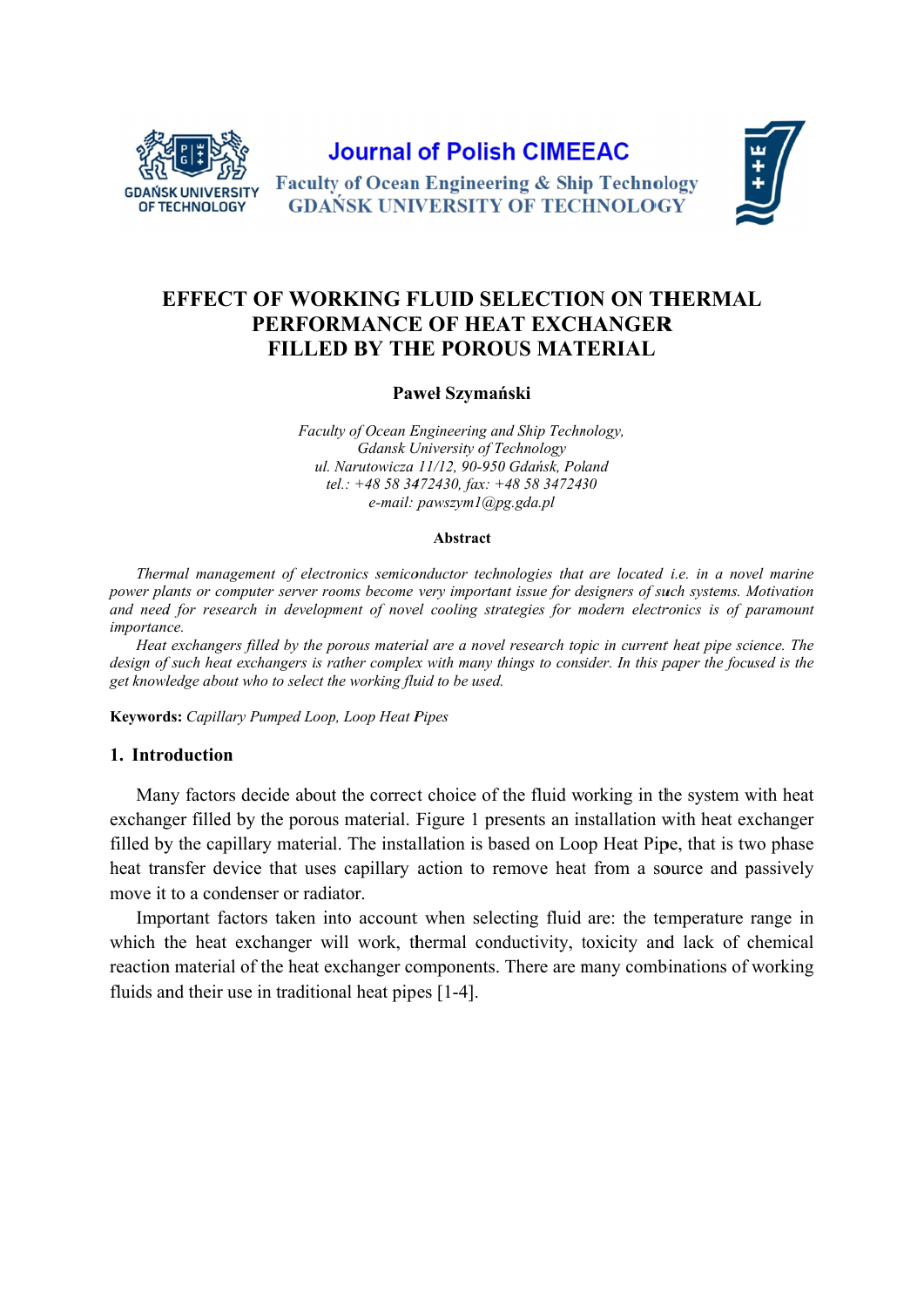

Fig 1. Installation with heat exchanger filled by the porous material

The basic classification of the working fluids is the division due to the temperature range in which heat exchanger will work, *i.e.* cryogenic fluids (helium, neon, oxygen, hydrogen), fluids for medium temperatures (methanol, ethanol, ammonia, acetone, water), or hightemperature liquid metals (potassium, lithium, potassium). Table 1 shows the typical operating temperature ranges for different working fluids.

| Working<br><b>Fluid</b> | <b>Melting point at</b><br>atmospheric<br>pressure<br>$\mathsf{I}^{\mathsf{o}}\mathbf{C} \mathsf{I}$ | <b>Boiling point at</b><br>atmospheric<br>pressure<br>[°C] | Operating<br>temperature range<br>[°C] |  |  |
|-------------------------|------------------------------------------------------------------------------------------------------|------------------------------------------------------------|----------------------------------------|--|--|
| Helium                  | $-272,15$                                                                                            | $-268,95$                                                  | $-271,15 \div -269,15$                 |  |  |
| Hydrogen                | $-259,35$                                                                                            | $-252,75$                                                  | $-259,15 \div -242,15$                 |  |  |
| Neon                    | $-248,75$                                                                                            | $-246,05$                                                  | $-246,15 \div -236,15$                 |  |  |
| Nitrogen                | $-210,05$                                                                                            | $-195,75$                                                  | $-203,15 \div -170,15$                 |  |  |
| Argon                   | $-189,25$                                                                                            | $-185,85$                                                  | $-189, 15 \div -157, 15$               |  |  |
| Oxygen                  | $-218,45$                                                                                            | $-182,95$                                                  | $-200, 15 \div -154, 15$               |  |  |
| Krypton                 | $-157,35$                                                                                            | $-153,45$                                                  | $-157, 15 \div -113, 15$               |  |  |
| Ammonia                 | $-77,65$                                                                                             | $-33,25$                                                   | $-60,15 \div 99,85$                    |  |  |
| Pentane                 | $-130,05$                                                                                            | 36,05                                                      | $-20.15 \div 119.85$                   |  |  |
| Freon 113               | $-36,65$                                                                                             | 47,65                                                      | $-10,15 \div 99,85$                    |  |  |
| Acetone                 | $-93,15$                                                                                             | 56,25                                                      | $-0.15 \div 119.85$                    |  |  |
| Water                   | $-0,05$                                                                                              | 99,95                                                      | $29,85 \div 199,85$                    |  |  |
| Mercury                 | $-38,95$                                                                                             | 356,95                                                     | $249,85 \div 649,85$                   |  |  |
| Sulfur                  | 112,75                                                                                               | 444,65                                                     | $256,85 \div 673,85$                   |  |  |
| Sodium                  | 97,85                                                                                                | 877,85                                                     | $599,85 \div 1199,85$                  |  |  |
| Lithium                 | 180,55                                                                                               | 1341,85                                                    | $999,85 \div 1799,85$                  |  |  |
| Silver                  | 960,85                                                                                               | 2111,85                                                    | $1799,85 \div 2299,85$                 |  |  |

Tab 1. Operating temperature range for different working fluids used in heat pipes [1]

For optimum operation of heat exchanger, the working fluid must have the following properties: a large latent heat of vaporization necessary for efficient heat transfer, a high thermal conductivity to minimize pressure drop along the wick, a large surface tension to maximize the possibility of capillary transport and low viscosity to minimize the pressure losses in the fluid transport lines [5].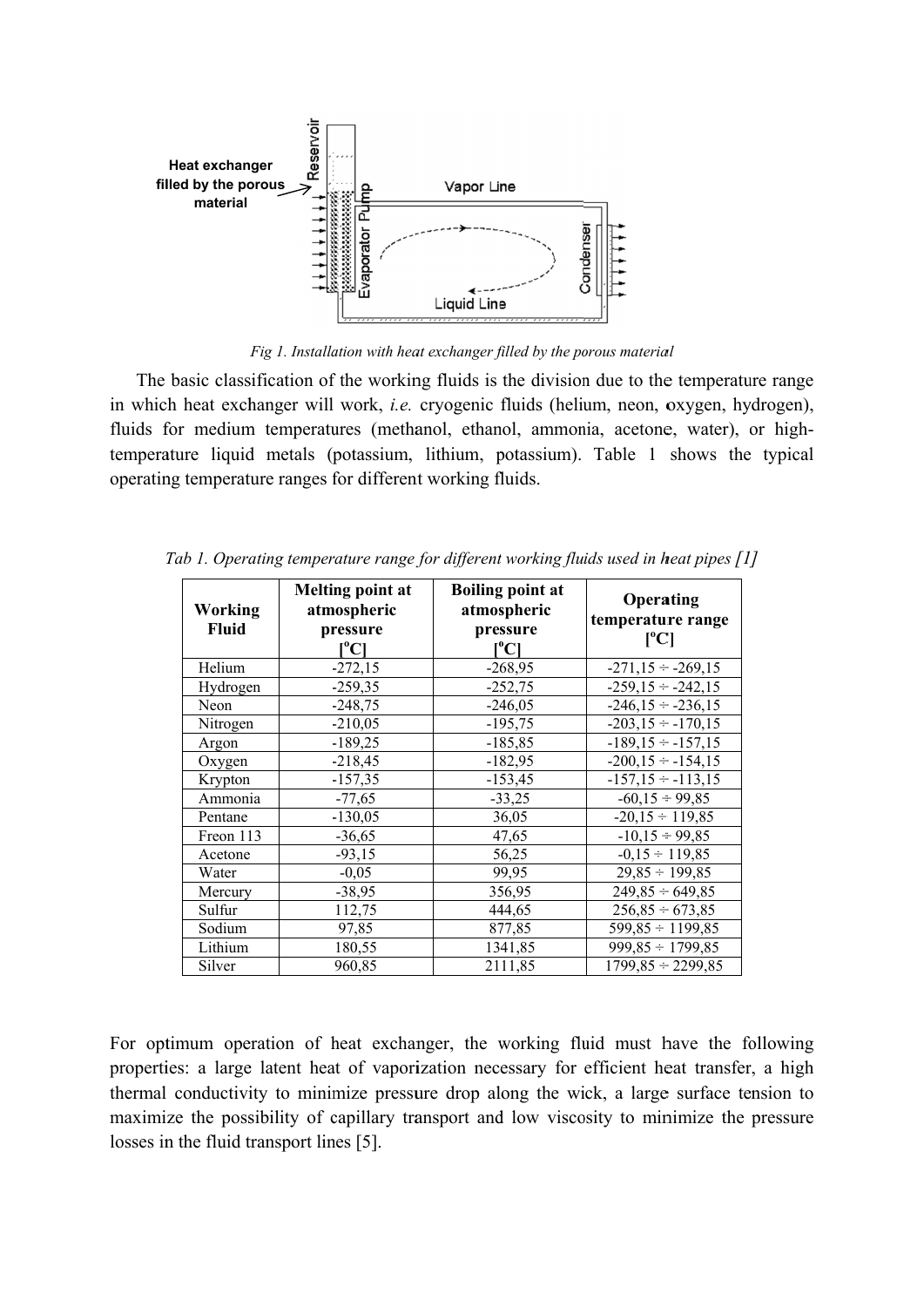## **2. Calculations**

 Initially analyzed 15 different working fluids which can be used in the system to produce a maximal capillary pressure difference. These were acetone, ethanol, ammonia, R123, toluene, water, R365mfc, R141b, R245ca, R134a, R245fa, R236ea, perfluorpentane C5F12, R227ea, RC318. It was assumed that working fluids should evaporate at a temperature up to 230°C, and the condensation process should takes place at a temperature of 10°C.

The effect of surface tension on the temperature distribution of selected working fluids are shown in Figure 1, the achievable pressure drop of the capillary shown in Figures 2a and 2b.



*Fig. 1. The effect of surface tension on temperature for different working fluids*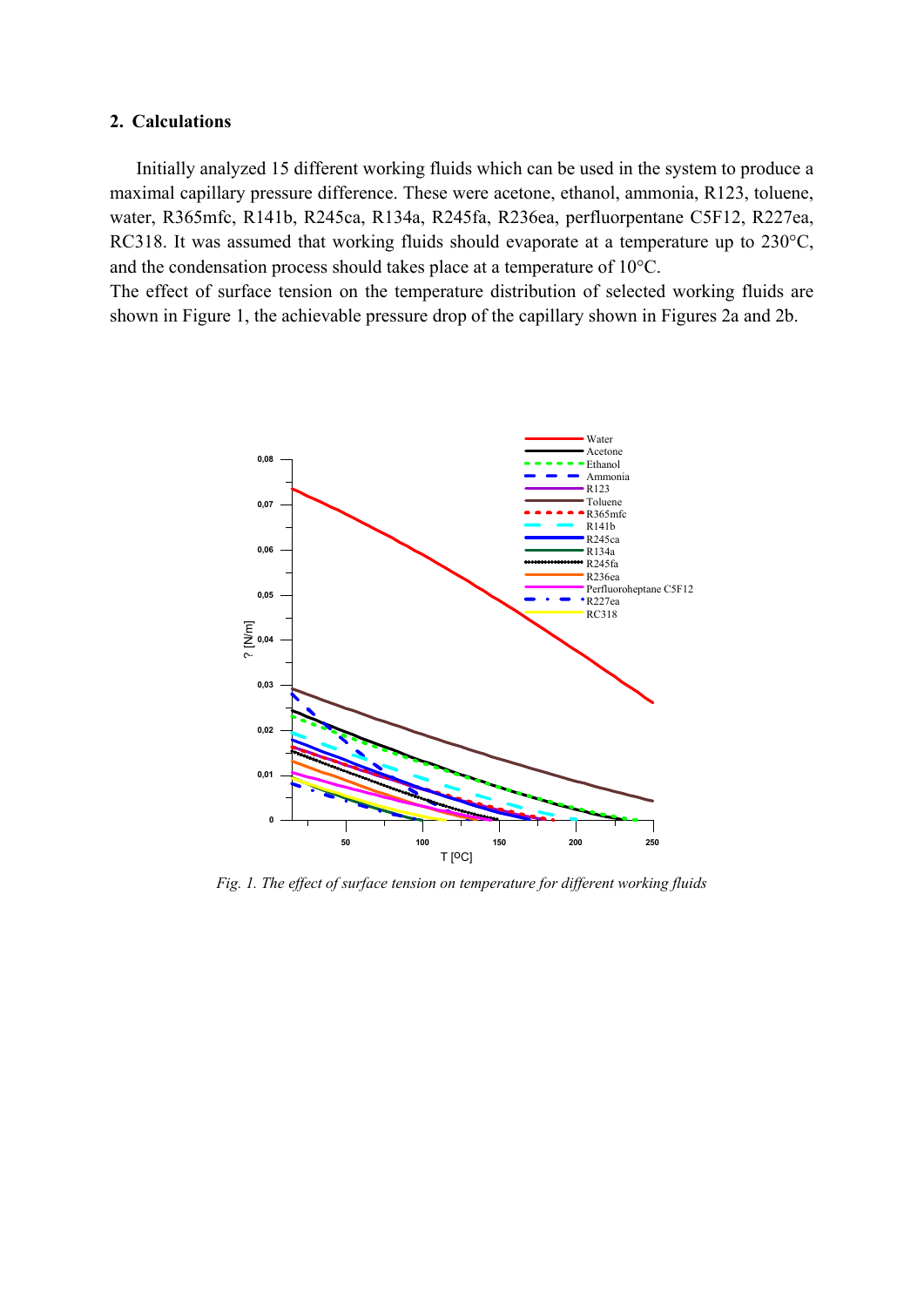

*Fig. 2a. Effect of capillary pressure rise pressure on the temperature for different working fluids (for the assumed contact angle of liquid equal to 45°)* 



*Fig. 2b. Effect of capillary pressure rise pressure on the temperature for different working fluids (for the assumed contact angle of liquid equal to 70°)*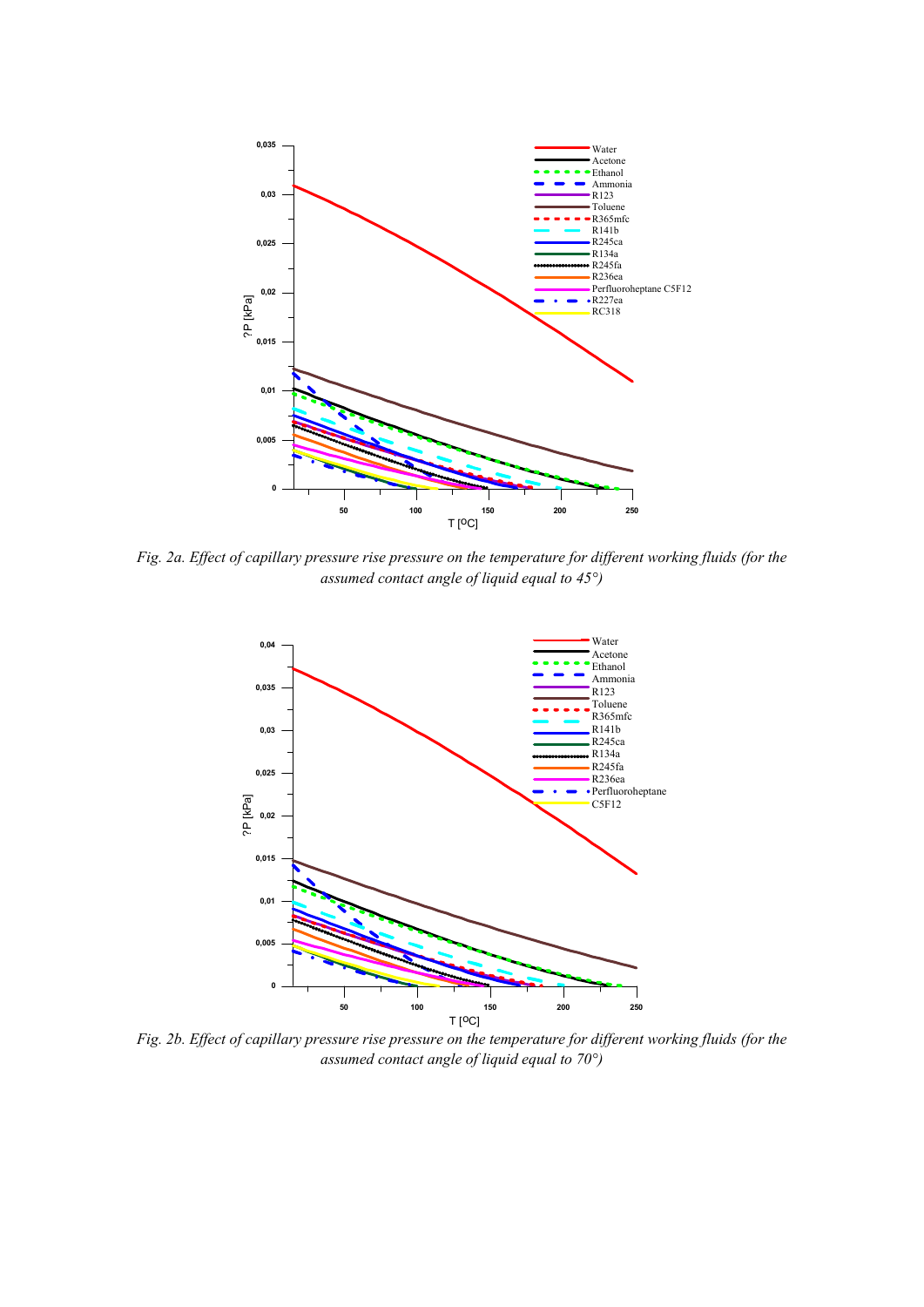For the calculation of the maximum increase of the pressure drop possible create by the wick, used the formula:

$$
\Delta P_{\text{capillary},\text{max}} = \frac{2\sigma \cos \theta}{R_p} \tag{1}
$$

in which a contact angle *θ* assumed a value of 45° and 70° for all selected working fluids, and the effective radius of a single season of porous material adopted  $R_p = 2.5$  microns, or as much as will be examined pore size in the porous material of the evaporator.

# **3. Results and conclusion**

 Analysis of the data shows that not all working fluids are suitable for use in the system, due to the expected operating temperature. Some fluids, such as ammonia, R123, R365mfc, R245ca, R134a, R245fa, R236ea, perfluoropentane C5F12, R227ea, RC318 are suitable for use, but at lower temperatures *i.e.*  $150 \div 180^{\circ}$ C. The greatest potential for producing a differential pressure capillary is offered by water, toluene, acetone and ethanol. As can be seen from the above graph of surface tension and the maximum capillary pressure rise for acetone and ethanol are very similar, so that between these two factors selected only one (acetone).

 In the case of toluene, due to its highly toxic to man (toluene vapors are very harmful for the respiratory system, blood, nervous and immune systems), and the associated danger in use in the laboratory, it was decided not to study this factor system.

 With the above factors, the highest surface tension value reaches the water and can be successfully used in the intended operating temperatures of the installation so that, in addition to acetone, it was decided to test the position of the experimental.

 As stated above, after the preliminary examination of these fluids, it was decided that the water and acetone are the best fluids capable of being used in the test system. These fluids are easily accessible, chemically inert to the structural position of experimental and technical parameters are in accordance with the parameters of the system. Table 2a and 2b shows a comparison of technical parameters of technical acetone and water.

| Working<br>Fluid | Critical | Critical<br>pressure Temperture | Molar<br>mass | triple point<br>temperature | Normal<br><b>Boiling</b><br>Point |
|------------------|----------|---------------------------------|---------------|-----------------------------|-----------------------------------|
|                  | [kPa]    | $C_1$                           | [kg/kmol]     | Г°С1                        | ſ℃                                |
| Water            | 22064    | 373,95                          | 18,015        | 0.01                        | 99,974                            |
| Acetone          | 4700     | 234,95                          | 58,079        | $-94,65$                    | 56,07                             |

*Tab 2a Comparison of basic technical parameters of water and acetone*